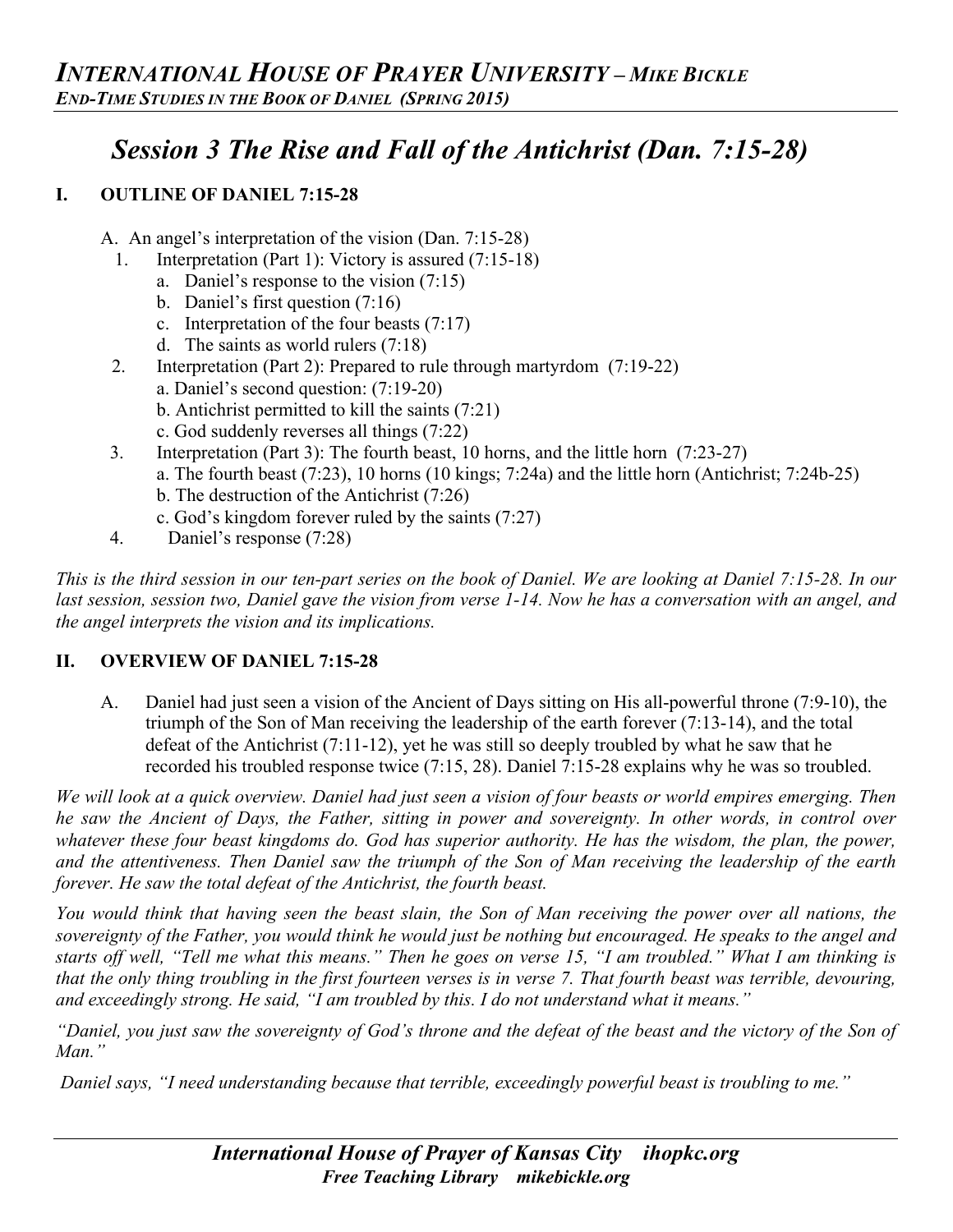B. Daniel asked an angel for understanding of the vision (7:16, 19). The angel's interpretation was given in three parts (7:17-27). The first part focused on the four beasts and on giving assurance that the saints will be victorious (7:17-18). Next, Daniel asked for "the truth" about the fourth beast, the ten horns, and the little horn (7:19-20). The angel answered by showing him a vision (7:21-22) along with an explanation (7:23-27). Finally, the angel gave further explanation of the fourth beast (7:23), the ten horns (7:24a), the little horn (7:24b-25), and the sure victory of the saints (7:26-27).

*He asks the question. As a mater of fact he asks twice, verse 16 and verse 19. He asks two questions in the same*  form, "I want to know the truth about this." Which means, "I want to know the implications about it. I want to *understand what the consequences are, what this really means for my people Israel."*

#### **III. DANIEL'S RESPONSE TO THE VISION (DAN. 7:15)**

A. Daniel was grieved and troubled by the fourth beast's power, violence, and arrogance (7:15). The vision left Daniel in a state of extreme grief affecting both soul and body. He was perplexed in his mind and sought to gain more understanding. Daniel again described how troubled he was (7:28).

#### *15"I, Daniel, was grieved in my spirit within my body, and the visions of my head troubled me." (Dan. 7:15)*

*Let's begin to look at the vision itself. Verse 15, "I, Daniel, was grieved in my spirit. The visions of my head troubled me." I think troubled here means perplexed, as in "I could not make sense of them." Grieved, and again the only thing grieving I can see in those first fourteen verses, the vision itself, was in verse 7, that the fourth beast was terrifying in power.*

B. Daniel was troubled by the intensity of the Antichrist's empire, which will be dreadful, terrible, and exceedingly strong (7:7). If we are not greatly troubled by what Daniel shared about the Antichrist and his empire, then we have not yet understood what he saw.

*He was troubled by the intensity of that final beast empire. We are going to find out in a moment that he is going to get really troubled in verse 21-25. He sees that the beast that is slain first slays the people of God. Before the beast is slain, which is in verse 11, the angel says, "I want you to know before that beast is slain you know he is going to be slain. Verse 11 tells you that—verse 21, he is going to prevail over the people of God for a short season."*

*At the end in verse 28, Daniel says, "I am really troubled now. Now I know that terrible beast of verse 7 is going to kill the saints." Here is my point. If we are not troubled by what Daniel saw, it is only because we do not understand what he saw. Which is understandable, but what I mean is the Antichrist and understanding what Daniel saw about him.*

*Daniel had four visions at the end of his life. He had one at the very beginning, in his twenties probably, and then he had four of them at the end of his life. Three of the four visions—the ones we are looking at in this course—are about the Antichrist. Isn't that remarkable? Daniel has four visions in the end of his life and ministry, and three of them are primarily about the terrible power of the Antichrist and of course his defeat, but they are about the Antichrist.* 

*It is interesting that in Matthew 24 the only prophet that Jesus pointed to is Daniel. He said, "Go study Daniel."* 

*"Yeah, but Daniel? You study his four visions and three of them are about the Antichrist."*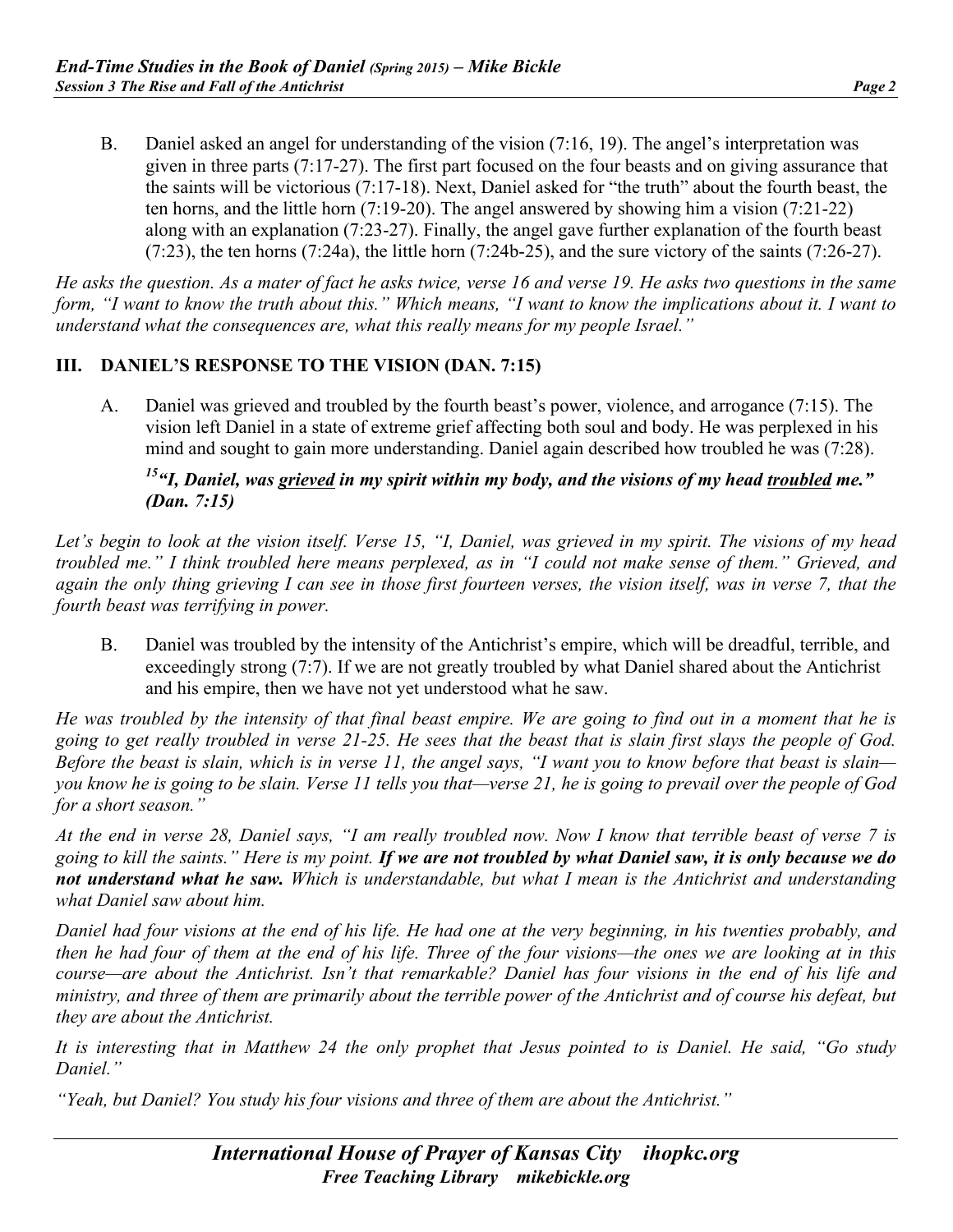*Jesus says, "Go study those." That is remarkable.*

*Another thing that is remarkable is that Gabriel appears here for the first time, I am getting ahead of myself. This is the next session, Daniel 8. Gabriel's first appearance in history in the Bible is to Daniel. What is his message? He talks about the Antichrist. He reveals the Antichrist. Gabriel's first appearance in history is to reveal the terror of the Antichrist.*

*Again, Jesus pointed to Daniel, the only prophet He pointed to in terms of end-time prophecy, "You better understand what he said. The deception and fierceness of this timeframe in history and the deception related to it and the falling away and the compromise are profound."*

*The reason I am going off on this for a moment is because even to people who believe in a literal Antichrist in end-time prophecy, it is natural—I am not saying this critically—to reduce the Antichrist to kind of a figure in the big puzzle. "Okay, let's figure out how he fits in, where he is from, what he does. This is kind of cool, this verse with this verse and that verse with that verse." We need to do that, but we can get lost in the puzzle and the intrigue about the details and fail to be touched by the reality of the fierceness of what is coming. Daniel was terribly troubled because he saw something that you and I do not see unless the Holy Spirit helps us.*

*I am alerted. This is more serious. That man, Daniel, in that timeframe of history was far more serious than the body of Christ, even the church that believes in the prophetic Scriptures. I do not think we grasp the weightiness of what is coming to the planet. We do not need to be afraid, but we need to be equipped, and we need to be diligent about equipping people. I do not know that I will see these things in my life, but I tell you one thing, I am energetic to equip the next generation. And, I might see this in my life. I really might. I want my children and grandchildren and their generations to be fully equipped about what the Bible says about this terrifying but glorious time of human history.*

#### **IV. FIRST QUESTION: VICTORY ASSURED (DAN. 7:16-18)**

A. Daniel's first question (7:16): He asked to know the truth or the full implications of the vision. "These things" speak of the four beasts  $(v. 1-6)$  and especially the dreadful beast  $(v. 7)$ .

#### *16"I came near to one of those who stood by [an angel], and asked him the truth of all this. So he told me and made known to me the interpretation of these things." (Dan. 7:16)*

*First Daniel says in verse 15, "I am perplexed. I am troubled. I am grieved. I am moved by this." Verse 16, "I came near to one of the angels who stood by. I asked the angel, 'Tell me the truth'"—that is, tell me the implications. What does this thing mean? What are the consequences for the nation of Israel? Where is this going globally? —"So he told me and made known to me the interpretation." You can even add "the implications of this vision, of these things." From verse 15-28 we see the angel's interpretation.*

B. The first part of the angel's interpretation focused on the four beasts (7:17) and the sure victory of the saints (7:18). The angel said that the four beasts are four kings (7:17). The angel expanded his answer by saying that the four beasts are also kingdoms (7:23). The most prominent kings are Nebuchadnezzar (Babylon), Cyrus (Medo-Persia), Alexander the Great (Greece), and the Antichrist.

*17"Those great beasts, which are four, are four kings which arise out of the earth. 18But the saints of the Most High shall receive the kingdom and possess the kingdom, forever…" (Dan. 7:17-18)*

*There are three parts to the interpretation. There are three sections in this passage. You can read the notes over carefully and discuss them with some folks if you are really focused on knowing Daniel 7, and I would*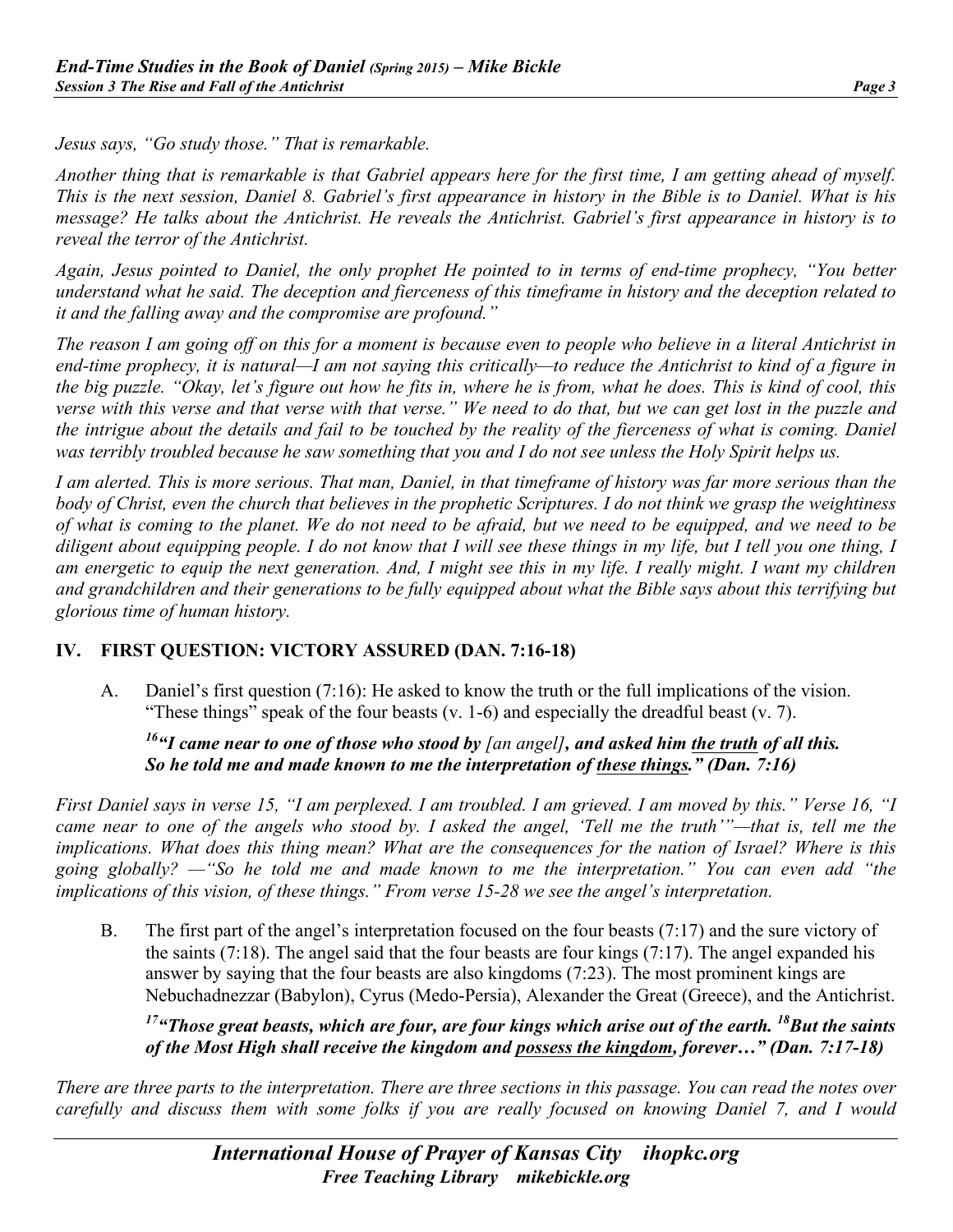*encouraged you to be focused on that. I think it is a very, very important chapter. There are three parts, and I break all that down in the notes. I am not going to go through all the technical parts of the structure of the chapter.*

In the first part of the three, the angel is focusing on the four beasts. He says, "Let me tell you in general what *the four beasts are." Verse 17, "There are four kings," and later on in verse 23 he says, "They are four kingdoms." The angel makes it very clear that these four beasts speak of individual kings and of a kingdom that would follow even after that king's time. The four beasts speak of an individual person and they speak of an empire that would progressively continue. When one empire conquered another, the previous empire lived on; the evil of the prior empire lived on in the nation after that conquered it. We looked at that a little bit last week. The reason it is important to know that the angel says these four beasts are both four men and four kingdoms is because when we come to the interpretation of the fourth one, we know it is a man and it is a kingdom. It is an Antichrist and an Antichrist Empire. The angel makes it clear it is a man and it is an empire.* 

*Verse 17, "Those great beasts of verses 1-8, back in the vision you saw a moment ago, those four beasts are four men. They rise out of the earth. Do not be troubled." The angel added that because Daniel was troubled. Verse 18, the angel moved right in and said, "The saints prevail." The angel could have said, "In verse 14 I told you the Son of Man gets the kingdom of all the nations, all the empires of the earth, but it is more than that. The Son of Man is going to rule together with His people. Yes, that fourth empire will be terrifying. That fourth empire in verse 7 will be fierce and powerful, but get the big picture. The saints are going to, through this whole scenario, through this whole drama, rule and reign, and they win. Daniel, do not be so troubled that you miss the story. Be troubled, but not so troubled that you do not understand the people of God win."* 

*A lot of folks get focused on the kings and the empires and the terror of the negative, but they do not see the victory. It is terrible, but out of that comes great victory. It is glorious unto victory for the saints, but it is very, very difficult that final three-and-a-half years. I believe even the years leading up to it will be difficult, not just the final three and a half.*

- C. Four kingdoms will arise out of godless humanity to try to take dominion of the earth, but God will take it from them and give it to the saints. These kingdoms arise out of the earth (7:17), instead of coming up from the sea as stated in 7:3. The False Prophet is described as "coming out of the earth" (Rev. 13:11), but the Antichrist "rises up out of the sea" (Rev. 13:1).
- D. The victory of the saints is assured (7:18). The saints will replace wicked rulers in ruling the earth. They will govern every area of society during the Millennium and will reign on the earth forever. Seeing our eternal reign with Jesus affects our view of our labors and sacrifice in this age.

### *10…and have made us kings and priests to our God; and we shall reign on the earth. (Rev. 5:10)*

*John the apostle elaborated on this verse. John said, and I will throw in some words, "Hey, I agree with Daniel. The saints are going to rule the earth. I agree with Daniel 7:18." The saints are going to replace all the wicked rulers in the Antichrist Empire in the very end. All of them will be replaced by the saints.*

*The reason this is important is because the angel is encouraging Daniel before he gives Daniel more details about how terrible that beast from verse 7 is. Remember in verse 7 Daniel saw the beast was terrible, strong, devouring. In verse 18 the angel says, "The saints are going to inherit the nations. The saints are going to be prepared in all this, and it will result in them ruling the earth." That is verse 18. He is getting him ready. He is building up his faith in encouragement because verses 21-25 reveal that this beast is going to kill God's people*  for a season. Not all of them, but an unusual number of them. It is going to be really intense. He is getting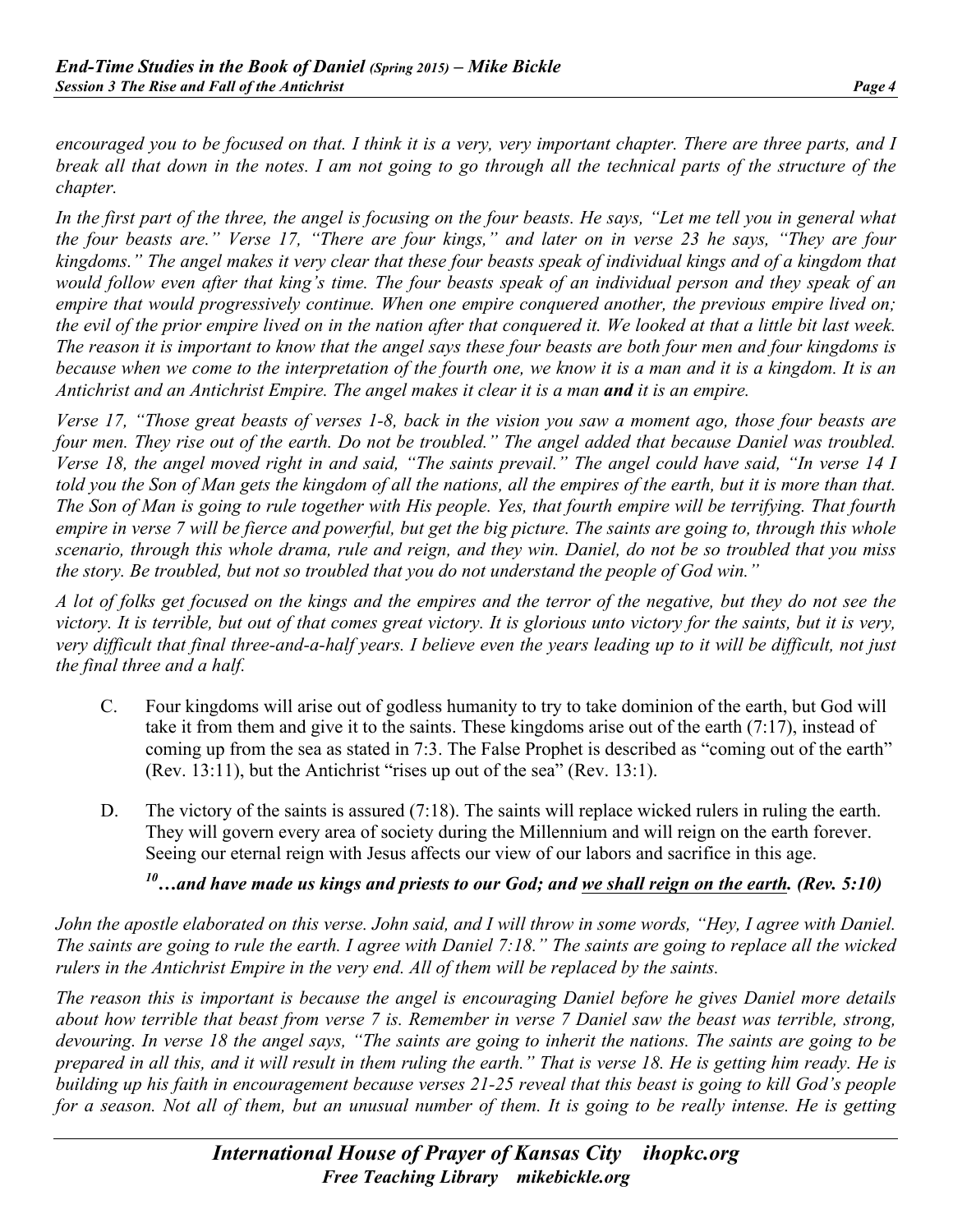*Daniel connected to the ultimate victory before he reveals the saints being martyred in the process of this great end-time story. When we see the end, we see the victory, beloved, it greatly affects how we view the trouble. It affects how we view our labors.* 

*When we see even before that great end-time or eschatological trouble—eschatological just means relating to the end times—that even now our labors and our faithfulness in this age are connected to ruling with the Lord, we see the trouble differently. That trouble is going to come to an all-time high, but it is going to prepare and purify the church to rule and reign with Christ. When we understand the ultimate victory, it affects the way we interpret the trouble, as well as all of our labors and our sacrifices.*

#### **V. SECOND QUESTION: FOURTH BEAST, TEN HORNS, AND ANOTHER HORN (DAN. 7:19-20)**

A. Daniel's second question (7:19-20) had three parts. He wanted to know the truth, or the full implications, about the *fourth beast*, especially why it was so different from the others, and also what the consequence for Israel would be, because it was exceeding dreadful (7:19). Next he asked about the *ten horns*, and finally he asked about the *little horn* (7:20).

*19"I wished to know the truth [implications] about the fourth beast, which was different from all the others, exceedingly dreadful, with its teeth of iron and its nails of bronze, which devoured, broke in pieces, and trampled the residue with its feet; 20and the ten horns that were on its head [ten nation confederation], and the other horn [Antichrist] which came up, before which three fell [three kings killed], namely, that horn which had eyes [supernatural intelligence] and a mouth which spoke pompous words, whose appearance was greater than his fellows." (Dan. 7:19-20)*

*Daniel asked another question. In verse 16 he said, "Tell me the truth. Tell me the meaning of these four beasts, the meaning of these things, this vision I just saw."* 

*The angel said, "The four beasts are four kings. Do not worry, the saints win."*

*"Okay, good." In verse 19 he asked the question again, a little more specifically, "I want to know the truth" the same terminology of verse 16. I want to know the implications—"more specifically, not just the four beasts. It is the fourth one. That is the one I really want to know about." That is why I think this is what troubled him, because of this verse here, "That fourth beast has my attention. The one in verse 7 that was terrifying, that was devouring, that was exceedingly strong. He was different from the other three. He was exceedingly dreadful, exceedingly dreadful. He had teeth like iron. Its nails, its claws were like bronze." Can you imagine a beast*  with claws that are like iron? "It devoured and broke into pieces, trampled whatever nation it conquered; it *trampled the residue of that nation." It did not just conquer to have ultimate authority, but it devoured and completely depleted that nation of its resources and its strength. It trampled the residue of that which was conquered. "I want to know about that"—verse 19—"that fourth beast."*

*Verse 20, "I want to know about the ten horns too. Tell me about those ten horns." The angel is going to tell him in a minute those are ten kings who will be closely associated with that one powerful man called the Antichrist in the New Testament. "Tell me about the ten horns." We find out they are ten leaders who will be working with the Antichrist in the end times.* 

*"Tell me specifically about that other horn." He is called "the other horn." In verse 8 he was called "the little horn." The little horn or the other horn are phrases used to describe him here in chapter 7. "Which came up" he rose up, he emerged as a premier leader. He did not start as one. He started as a little horn. He raised up before the eyes of these ten. Three of those ten kings, he killed. We find out when you put the whole passage*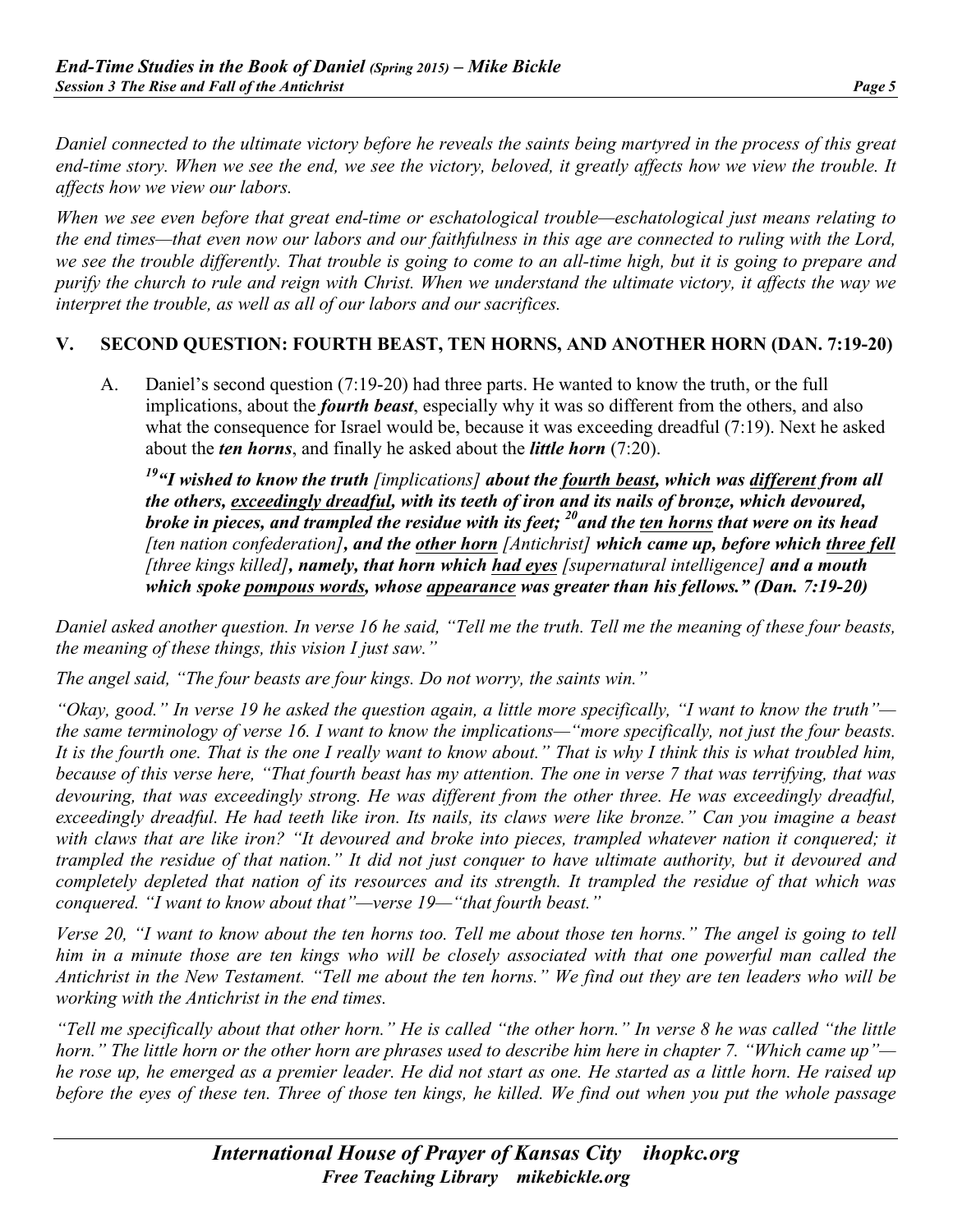*together, when it says the three kings fell before him, it means he killed them. Ten of the most powerful kings in the world will come into an alliance, and this man will kill three of them. I mentioned last week that it is*  something if a head of state of a very powerful nation is assassinated, that is world news even if it is not an *overly powerful nation. Three of them at one time killed by one man, three of the most powerful kings in the earth; that is remarkable.*

*The angel mentions this to Daniel and points it out three times in this chapter. This is such an unusual and completely unprecedented political event that three top leaders in the earth would be assassinated in a short amount of time by the same man. Maybe they are all assassinated together. We do not know that. I think that is a good guess. The reason that is important is because when that happens the prophetic church or the church that believes in the Word of God will see that and say, "This is that. That means the Antichrist is a moment from appearing on the world stage."*

*He said, "That horn had eyes." It speaks of supernatural intelligence. "He had a mouth that spoke very pompous or arrogant words." No man has ever spoken in such blasphemous, bold, presumptuous words against God. "His appearance was greater than all of his fellows." In other words, all the other world leaders. His appearance is not just what he looked like, but it is the way he presented himself. It is not just his hair color and his height. His presentation of himself to the nations was so utterly different and unique from all the other world leaders at that time or any other time in history.*

1. We gain more understanding by comparing verses 19-20 to what Daniel saw earlier in his vision about the fourth beast and the ten horns, and the other horn (7:7-8).

*7 "A fourth beast, dreadful and terrible, exceedingly strong. It had huge iron teeth; it was devouring, breaking in pieces…It was different from all the beasts…it had ten horns… 8 there was another horn, a little one, coming up among them, before whom three of the first horns were plucked out by the roots. There, in this horn, were eyes like the eyes of a man, and a mouth speaking pompous words." (Dan. 7:7-8)*

*We gain understanding by comparing these verses, verses 19-20, to what Daniel saw in verses 7-8. The angel is now unpacking what Daniel saw. Daniel is quoting verse 7-8 about what he saw in the vision just a moment earlier. I like to put the passages together, and compare verse 19-20 with what Daniel said first in verse 7-8. You get a few more details when you see how he says it the second time. There are a few details that come to light in the comparison of the two.* 

*Verse 7-8 is the actual vision. That was the first telling of it. In verse 19-20 Daniel is asking a question, and he is retelling the vision. It gives a few more nuances. I find it to be helpful to compare them together.*

- 2. Notice the aspects of the vision that are emphasized by being mentioned several times the beast will be "different"  $(4x$ —vs. 7, 19, 23, 24) and "pompous"  $(4x$ —vs. 8, 11, 20, 25), and it will be "dreadful," "strong," "terrible," and will "trample," "devour," and "break" the nations (vs. 7, 19, 23). There will be "ten horns"  $(3x - ys. 7, 20, 24)$  and three of the horns will be killed  $(3x)$ —"plucked out"  $(v, 8)$ , "fell"  $(v, 20)$  or "subdued"  $(v, 24)$ .
- B. *A fourth beast*: The ancient Roman Empire prophetically foreshadowed, or pictured, the Antichrist's end-time empire made up of a ten-nation confederation (Rev. 17:12-13).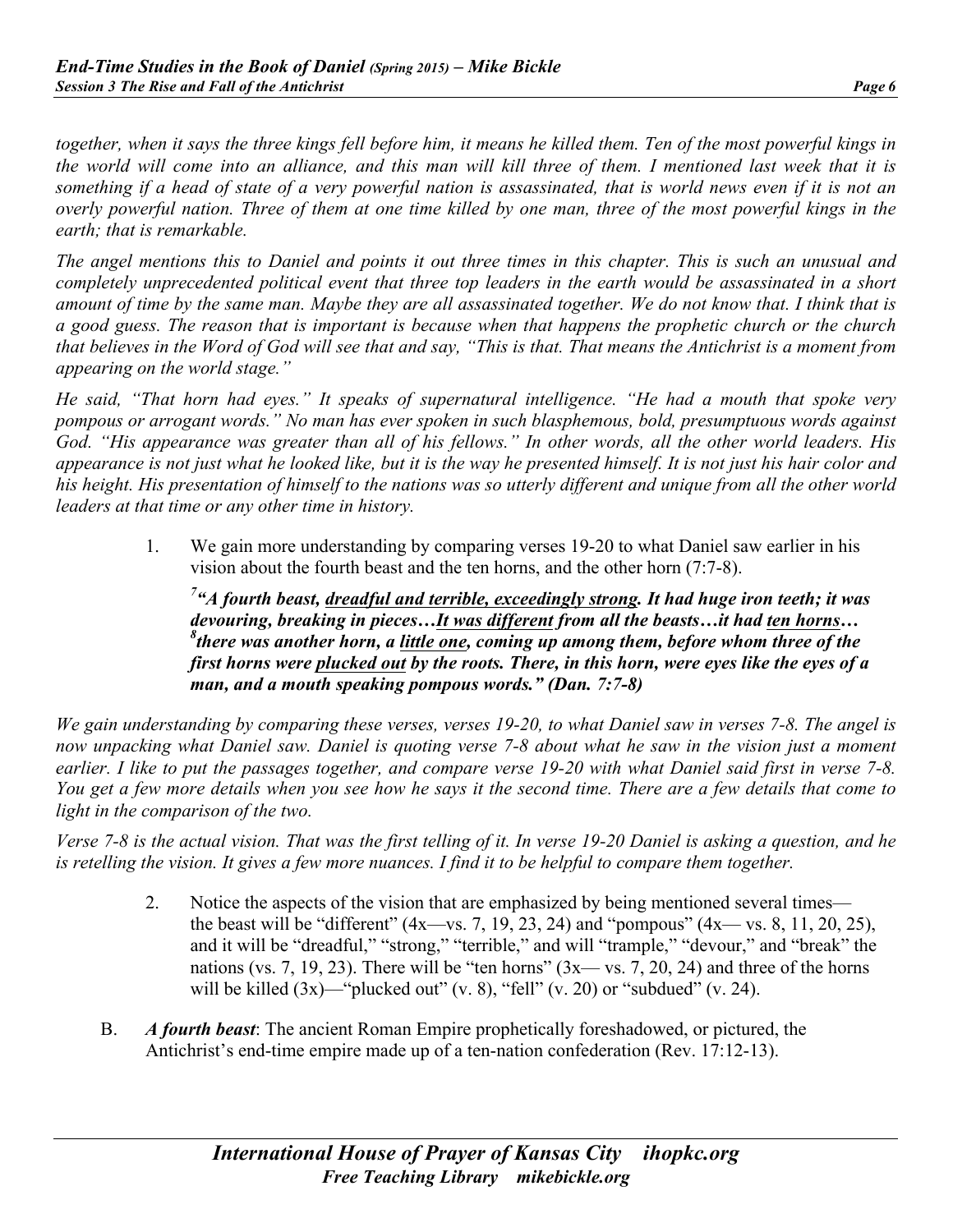*Daniel wants to know three things from verse 19-20. He says, in effect, "I want to know about that fourth beast. Tell me about that fourth beast. Tell me about the four horns, but tell me about that eleventh horn, that other horn that is not one of the ten. Tell me about those three things."* 

*The angel says, "Okay." The angel explains the rest of the vision and takes it one by one in the order Daniel asks and gives him insight.*

*Daniel asked about "that fourth beast." Again, we know the beast is a man, and we know the beast is an empire. It is both. In the book of Revelation the beast is a man and an empire. Daniel was the first one to receive that understanding from the angel.* 

> 1. *Different*: The Antichrist's empire will be energized by demonic power (Rev. 13:2). It will function in a new order of evil, cruelty, and supernatural power. Daniel emphasized four times that the Antichrist kingdom is different from all other kingdoms (7:7, 19, 23, 24).

*2 The dragon [Satan] gave him [Antichrist] his power, his throne, and great authority. 13He performs great signs…he even makes fire come down from heaven (Rev. 13:2, 13)*

2. *Exceedingly dreadful*: Earlier, Daniel described it as dreadful, terrible, and exceedingly strong (7:7). He was deeply troubled by the terror of this beast (7:15). Its huge, or massive, teeth emphasize its overwhelming, destructive power.

*The point that Daniel emphasized three times in this passage was the fact that the fourth beast was different*  than all the other world empires. There is none like it. It is unique in being a new order. It is a whole new order *of evil. A whole new order of cruelty. A whole new order of supernatural power. When he says it is different, he does not mean slightly. He is saying, "He is of another order, another realm. I do not know how to understand this." He makes this point three times in the vision. The fourth beast is utterly unique from all the other world empires.*

*We find from Revelation 13:2 why he is so unique. Why he is of another order. Why he is not just an Adolf Hitler with a little more power. He is of a completely different order of power, intelligence, persuasion, and cruelty than Adolf Hitler was. Verse 2 tells us that Satan actually gives a man on the earth his power, his throne, his authority. This is remarkable. When Jesus comes back, and they are face to face, for that short period of time the two most powerful men in human history will be on the earth at the same time in Jerusalem. One of them has the full authority of Satan. The other one has the full authority of God. Two men, the most powerful, supernatural men in human history will be in conflict at the same time in the same city. This is an unprecedented drama, story. It is filled with glory, but it is filled with anguish.*

- 3. *Trampled the residue*: This speaks of continuing to trample a nation after it is defeated. The Antichrist will show no mercy towards those he conquers; he is ruthless and cruel, and will crush and trample everything that was not initially destroyed in the hostile military takeover.
- 4. *The other horn*: This horn is the Antichrist. He will be a political leader that starts out "little," or with a small sphere of authority and influence. The fact that the little horn is mentioned four times in this vision (7:8, 11, 20, 21) tells us how important this detail is.
- 5. *Ten horns on its head*: A ten-nation confederation will align with the Antichrist. The nations are symbolized by ten horns (7:7, 20, 24; Rev. 12:3; 13:1; 17:3, 7, 12, 16).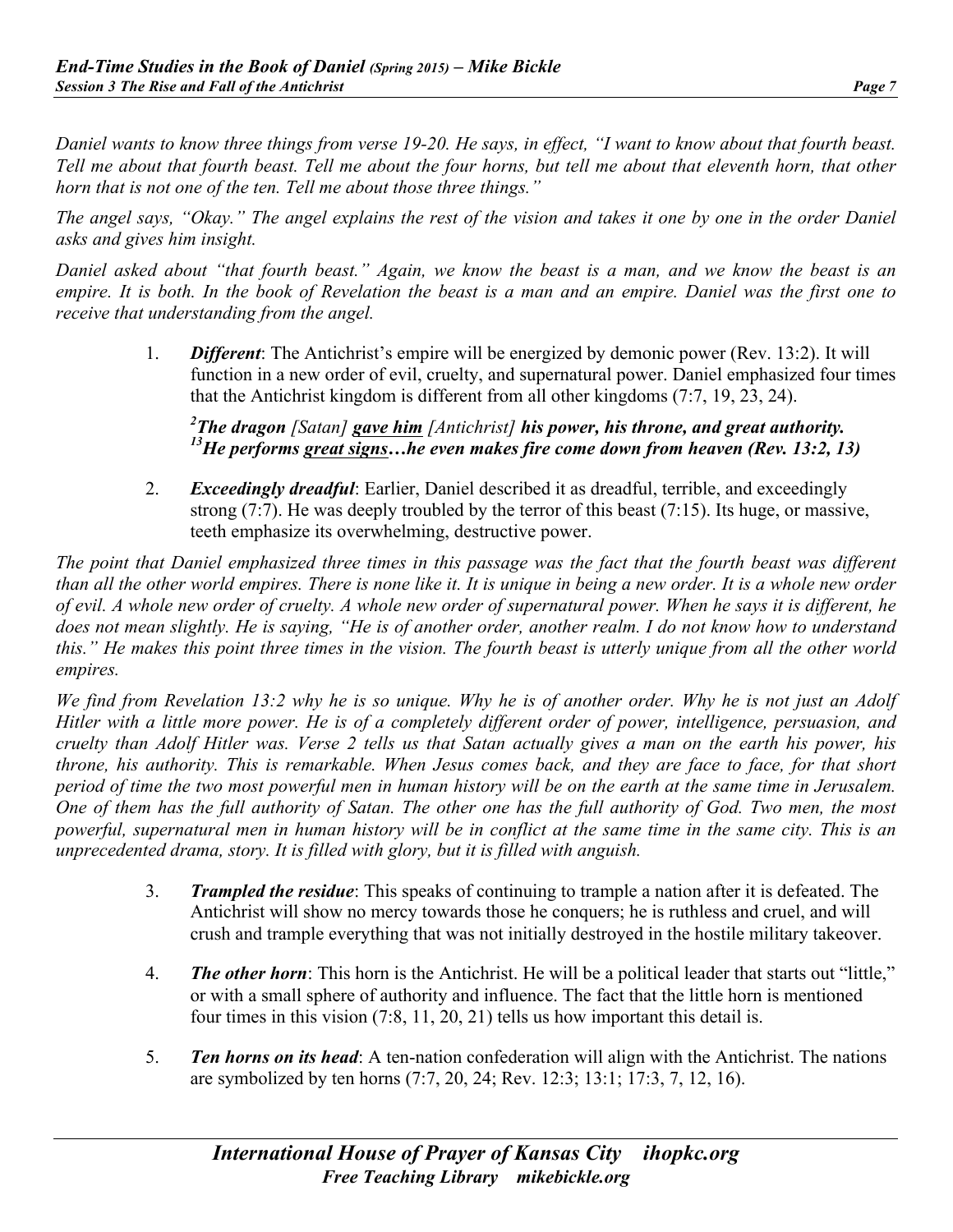- 6. *Which came up*: The Antichrist will first come up "among them" (7:8) as a peer, then he will "arise after them" (7:24) by seizing control of the ten-nation confederation partly by killing three of its prominent kings. The Antichrist will lead a violent overthrow of the government, demanding the full control of the ten-nation confederation.
- 7. *Before which three fell*: Three kings will be killed by the Antichrist as he usurps power from them (7: 8, 19, 24). Earlier Daniel described the three horns as plucked out by the roots.

*He said, "Before this other horn"—the Antichrist—"three of the kings fell." Verse 8 says they are plucked out by the roots. Verse 20, the verse we are in now, says they fell which means they were killed. Verse 24 says they were subdued. There are three different descriptions. They were plucked up by the roots. I think that means all of their influence, everything associated with them is completely uprooted. My assumption is it is bad news for the other leaders that were associated in an alliance with them as well. Everything about them and their*  influence is completely plucked up from the roots. It is not a superficial dismissal of these three kings. Here it *says they fell. In the Bible the word, fell, in this context means killed. Subdued, I am not sure exactly what the nuance would be, but each one of these descriptions are giving more insight into the same event of the Antichrist killing them and then a violent takeover of the ten kings. There are only seven after the three are killed. They get replaced. It is a violent takeover. The Antichrist takes over the whole thing.*

> 8. *The horn which had eyes*: Earlier Daniel described it as having eyes like a man (7:7). This speaks of his great intelligence that will appeal to humanity—its pride, dignity, needs, etc.

*It says this horn had eyes. In verse 7, the first time Daniel told this vision—because here he is retelling it—he said, "He had eyes like a man." Eyes in biblical symbolic language means great intelligence. When it talks about the eyes of the Lord, it is talking about His omniscience, the fact He has all knowledge. When it talks about the Lord and the Holy Spirit having eyes and the living beasts have eyes, it is talking about they have perfect knowledge or they have great knowledge. The living creatures are full of eyes. When it says eyes like a man, it does not just mean, "Oh, he looks human," it means more than that. I think it means his supernatural intelligence is along the lines that appeal to men. The wisdom he presents, the problems he solves, the great plans he rolls out to the nations are appealing to man. That is what I think it means. It appeals to the dignity of man, "We are noble. We have our rights. This is who we are. We are god." It appeals to the pride of man. It appeals to the lusts of man. It appeals to the needs of man. So his supernatural intelligence is tailor-made to convince the human race to follow him. That is what I think it is pointing to.*

> 9. *A mouth which spoke pompous words*: The Antichrist will speak pompous or arrogant words. His arrogant words will create fear (threats) and/or excitement (false promises) in the nations.

*His mouth spoke pompous words. This is mentioned three times. Revelation 13 develops the blasphemy that he speaks. Revelation 13:5-6 talks about how he blasphemes God, he blasphemes the temple of God, and he blasphemes everything related to God. He is so bold. On a world stage he curses God with apparently no fear of consequences from God at all. I cannot imagine pride that is so steeped in perversion that he actually blasphemes God. I mean he has a supernatural dimension to his life. He believes in the spirit realm. He knows God is real. He knows Satan is real. Yet he is so completely captured by his pride that he seemingly has no fear.*

*His words create fear in many people. The comparison I make in recent history is to Adolf Hitler. When Adolf Hitler spoke to the nation, multitudes in Germany in the 1930s and 1940s—he was the leader of Germany from 1933-1945, that twelve-year period—many in Germany were enthralled by his words. He said, "We are the nation, we are the best, we have the right to rule, everybody is subject to us." The masses roared and cheered.*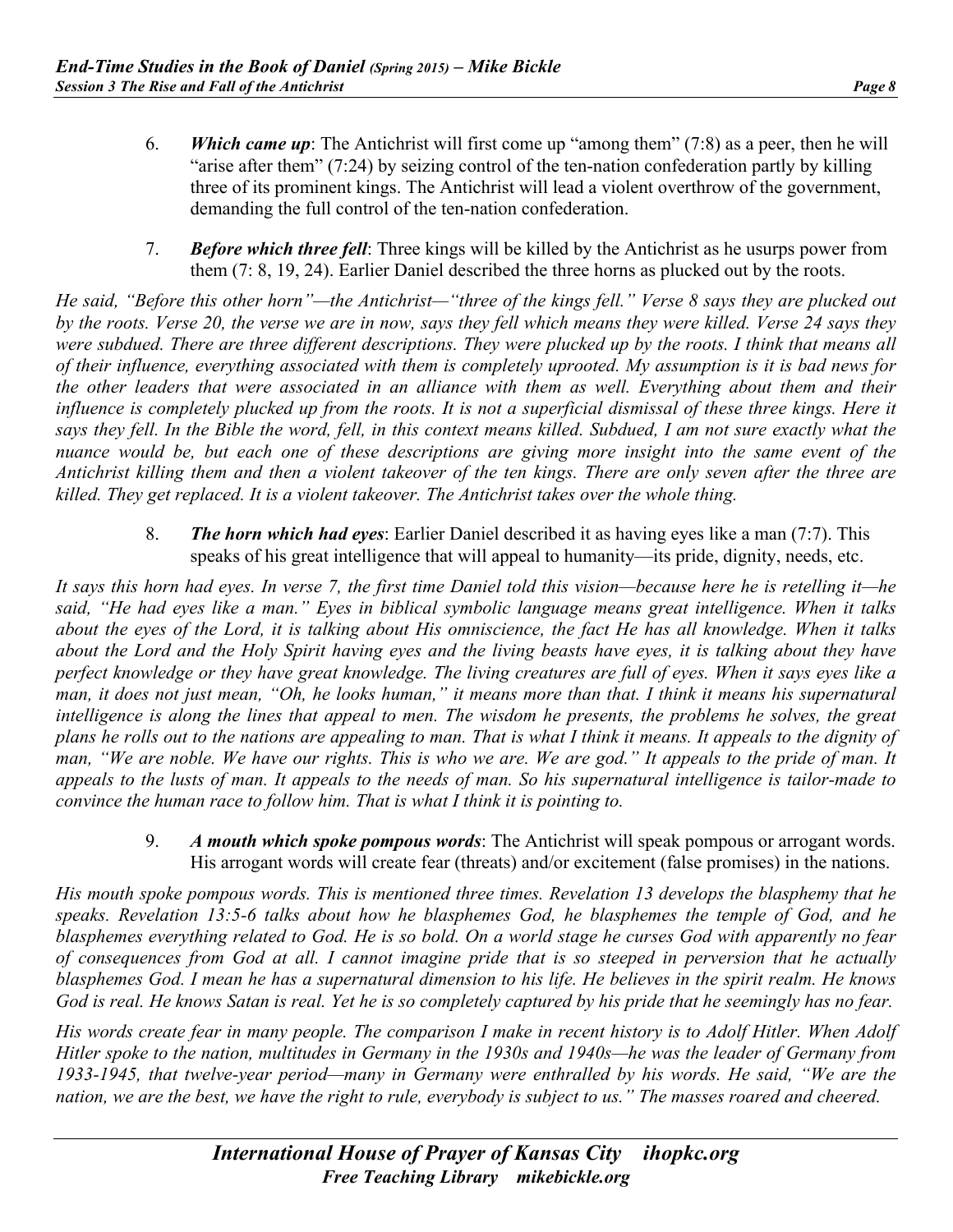*Others—many in the nations, not just believers, and many in Germany—were terrified of his words. They said, "This is war. This is destruction to our nation. This is trouble for us. This is bad." This man will speak words that will create excitement to hundreds of millions, billions possibly. And, it will create terror. Many will be terrified to resist him. They will understand the implications of the weightiness of what he says. To resist his words is to be attacked by him, by the full force of his resources.*

- 10. *Appearance was greater than his fellows*: Daniel did not mention this in verse 8. The way he appears or presents himself to nations will be more glorious and powerful than any other man.
- C. The angel answered all three parts of Daniel's question in the order in which he asked them. The first part of the question was to know the implications of the fourth beast—why it was so different and what the consequence for Israel would be since it was so dreadful (7:21-22).

*21"I was watching; and the same horn was making war against the saints, and prevailing against them, 22until the Ancient of Days came, and a judgment was made in favor of the saints of the Most High, the time came for the saints to possess the kingdom." (Dan. 7:21-22)*

1. In this short vision, Daniel saw that the Antichrist would be permitted to kill the saints (7:21), and then he was assured of the victory of the saints (7:22).

*In verse 21, he has a short vision. He asks the angel, "I want to know about that little horn. I want to know about that horn specifically."*

*The angel says, "Okay. I know he is terrifying. I am going to add to it. He is more than terrifying. I am going to tell you something that is going to trouble you, Daniel."*

*Again in verse 28 Daniel said, "I am really troubled now. I was troubled in verse 15 at the beginning of the conversation. I am really troubled in verse 28 at the end of the conversation. Now that I know what the angel said." Verse 21, "I was watching." He has a short vision. He was hearing the other information. The angel was saying it to him. Now he is watching. Somewhere he is in a visionary dimension. He is seeing it. "That same horn, the little horn of verse 8, he was making war against the people of God, against the saints. Making war? Wait a second. The Son of Man in verse 14, wins, so how can this guy make war against God's people? Wait. You just said the saints are going to rule the world. What do you mean making war and prevailing? Are the saints going to rule the world, verse 18, or are the saints going to be prevailed over in verse 21? Which is it?"*

*The answer is both. The angel says, "Do not lose perspective, Daniel, verse 22." He is having a vision, and in this vision this communication is coming to Him.*

*"Then the Ancient of Days came. The Father, under the name Ancient of Days from verse 9-10, came." Meaning He is intervening in history decisively in power. "Judgment, the court in heaven was in session. The judgment, the decree was made from the heavenly court. It reversed everything. It was made in favor of the saints and against the beast. The time came," that is the phrase. The time came. There is a short season where the saints are martyred, but there is a time when it is completely reversed. Suddenly in one day when the heavenly court releases the decree to happen in the human events of the earth.*

> 2. I assume it was shocking information to Daniel that the Ancient of Days would allow this. Earlier in the vision, Daniel saw that He had already issued a decree that the beast be slain and leadership of the earth be given to the Son of Man (7:13-14), so he was perplexed and troubled that the beast or little horn would "prevail" against the saints (7:21).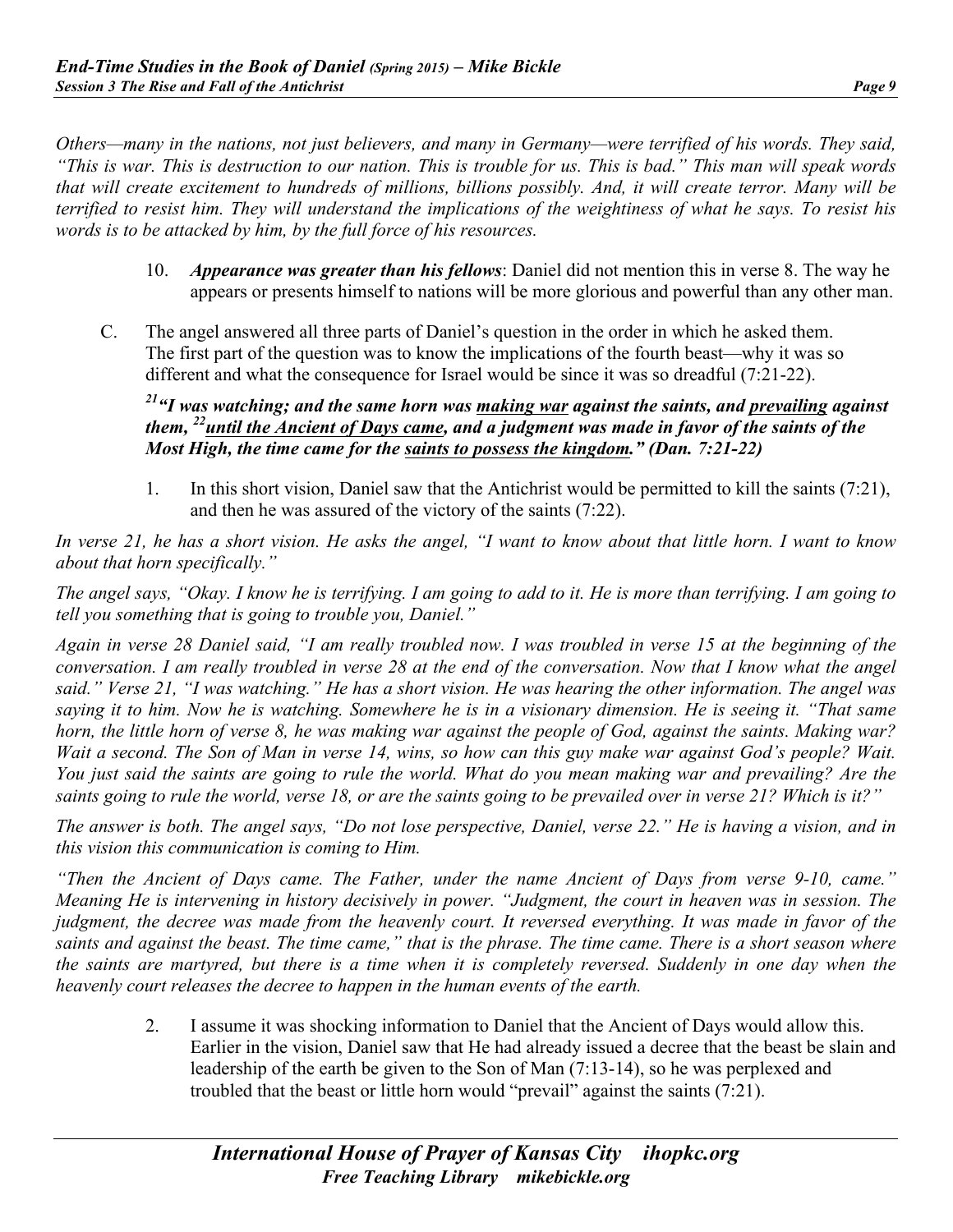#### <sup>9</sup> The <u>Ancient of Days was seated</u>...<sup>10</sup> The court was seated...<sup>11</sup> the beast was slain... *13…behold, One like the Son of Man, coming with clouds…came to the Ancient of Days… 14Then to Him was given dominion and glory and a kingdom… (Dan. 7:9-14)*

*I am assuming that Daniel was shocked by this statement that the little horn would actually prevail over the saints. "Prevail over them? Are you sure?" He must have said to the angel, "Prevailed? Wait, wait, wait, you just said in verse 18 the saints are going to win, in verse 14 the Son of Man is going to win, and in verse 11 that the beast is going to be killed. What do you mean, he prevailed over the saints?"* 

D. An angel addressed a twofold offense about the end times: why will God allow evil leaders to rise up and prevail as they persecute God's people? The saints must trust God's sovereign leadership.

*The angel addresses a twofold offense about the end times. There are more than two, but here is a twofold offense, a theological offense. Theological meaning we read the Bible and we ask, "How can this be?" We know the sovereign God, the Ancient of Days, is on His throne, and the court is in session. Nothing is escaping His notice.*

*Offense number one, God will allow evil leaders to emerge with great power. Offense number two, they will actually prevail in their persecution of the saints. They will not be stopped. No nations, no United Nations, can weigh in and stop this empire. This empire will have the authority over the nations. There is no human rescue. It is like, "Lord, we understand You might have a purpose to let an evil main be raised up with great power, but how could he be raised up and not be stopped?" It is a three-and-a-half year season. He is stopped, but for a while he prevails.*

*Chapter 8:24, while he is destroying people, he is prospering. That is the next vision in chapter 8, when Gabriel is giving it to him. This man is not just prevailing over the saints. He is prospering. Everything he is touching is turning to gold seemingly. His money is increasing. His favor is increasing. The applause of the nations is*  increasing. His battle strategies are increasing. The saints are going, "How can this be?" That is why this *vision is so critical. The saints must trust the Father is on His throne, the court is in session, and everything is being watched carefully. It is leading to God's glorious plan.*

## 1. *Making war against the saints*: Jesus said that the saints would be hated in all nations. *9 "They will…kill you, and you will be hated by all nations for My name's sake." (Mt. 24:9)*

*He makes war against the saints. Jesus develops this idea. He says, "They will kill the saints, who will be hated by all nations." A lot of folks will read Matthew 24 and say, "That has been fulfilled. That was fulfilled in the book of Acts." Not so. They were not hated by all nations. All in the Greek means all. Every nation. Not everybody in every nation, of course, because there will be a great end-time harvest, a glorious church. But every nation will have powerful people who absolutely hate the saints. It is the Psalm 2 drama. King David said the kings of the earth are gathered together to cast the Word of God and its influence out of culture. Jesus said, "I am telling you it is coming." This was not fulfilled 2000 years ago. A little bit it was, but not all. There is coming a time when all the nations will hate the faithful.*

*This is a time to make radical choices of where we are. This is not a time to draw back in fear. This is not a time to decide we are going to wait for a few years before we take a stand. It will never be easier than it is right now to stand. Never. Five and ten years from now it will be far more hostile than it is now. Five and ten years after that it will be far more dangerous and hostile to resist. This is the easiest time it will be to stand in terms of the applause of the culture. It is never going to get easier than this. There will be greater dimensions of power, but*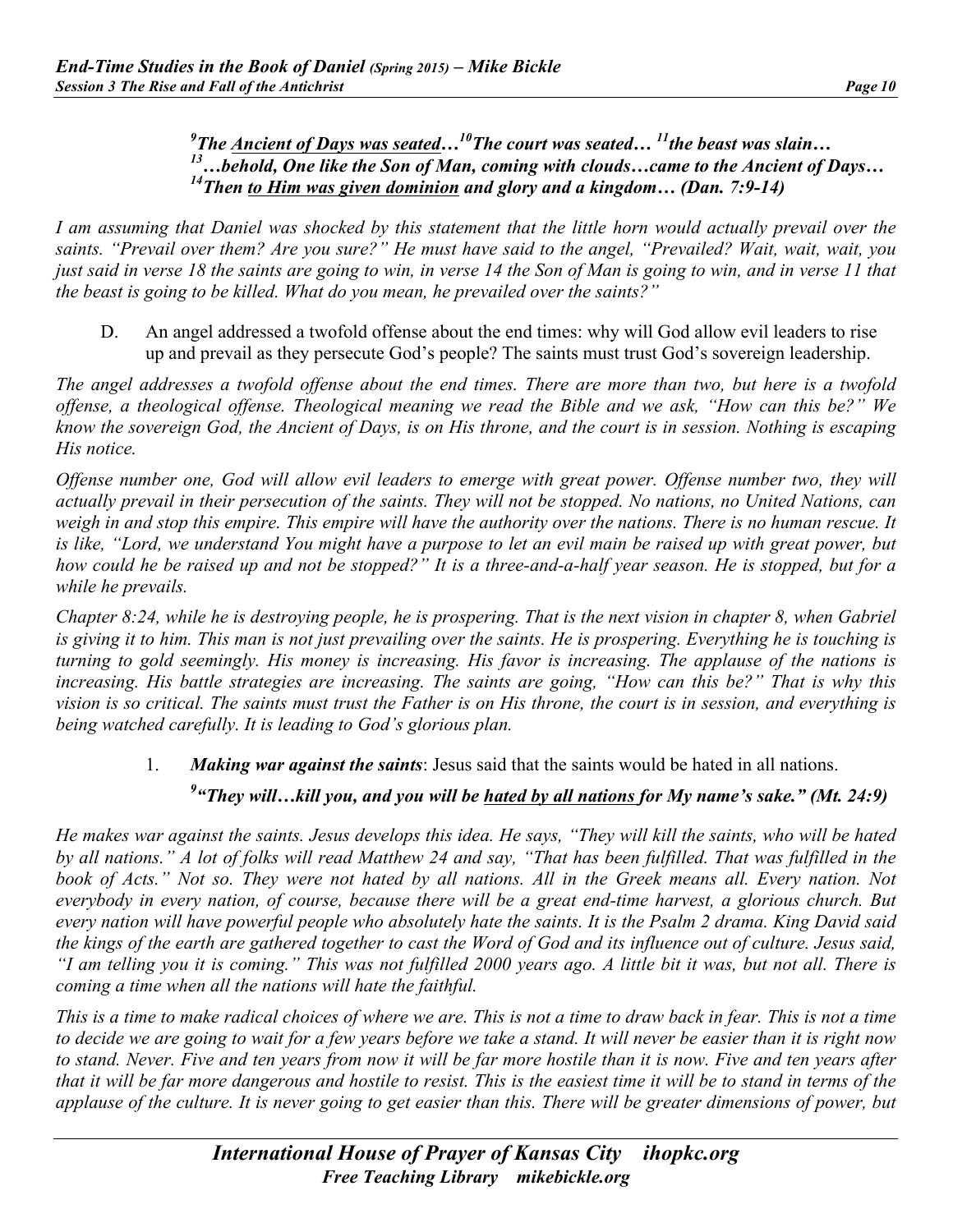*hatred will increase in the culture. We just have to settle the fact that we are not living for the applause of the general populace. That is the absolutely wrong way to take your cues of what is right and what is wrong. The culture will hate Jesus and His leadership. It will be a while before they are overt about being against Him. They are saying morality right now. They are going to be specific about Jesus before it is over. They are a little bit now in places, but I mean around the whole earth.*

> 2. *Prevailing against the saints*: This speaks of martyrdom. The Antichrist will overcome the saints physically, but they will overcome him spiritually.

*7 It was granted to him to make war with the saints and to overcome them. And authority was given him over every tribe, tongue, and nation. (Rev. 13:7)* 

*11"And they overcame him [Satan] by the blood of the Lamb and by the word of their testimony, and they did not love their lives to the death." (Rev. 12:10-11)*

*The angel says, "He is going to prevail." We find out it is only for three-and-a-half years. Hitler had twelve years. This is three-and-a-half years. It is a God-given limitation, but he will prevail during that time. The book of Revelation puts two ideas in contrast. It says in chapter 13:7, "The Antichrist makes war with the saints." He is quoting Daniel 7. Certainly referencing this passage. "And he will overcome them." Then in chapter 12, "They, the saints, overcame Satan and the Antichrist." Which is it? Does the Antichrist overcome the saints or do the saints overcome the Antichrist? Both are true. The Antichrist will overcome the saints physically by martyrdom. Not all the saints, but the largest number in history. He will overcome an unprecedented amount.* 

*The Antichrist overcomes the saints physically, but the saints overcome the Antichrist spiritually. They refuse to yield to his threats. They are loyal in love to Jesus until the end. This infuriates him. Even though he overcomes many physically, he cannot overcome them spiritually. They will not draw back in their loyal love from Jesus. They do not love their life even unto death. They love the Lamb of God more than their physical life. He has no strategy to make that go away.*

- 3. *Until a judgment was made in favor of the saints*: The Ancient of Days has decreed the time in which there will be a sudden reversal of the persecution of the saints. The saints will boldly proclaim this coming victory, while those in the Antichrist's empire will surely mock it.
- 4. *Saints to possess the kingdom*: The saints will rule the nations with the Son of Man. Jesus will replace all the government leaders of the nations after Armageddon.
- 5. *The time came*: At the perfect time the Father will suddenly reverse things (7:22). He will use the rage of the Antichrist's persecution to purify the saints and prepare them to overcome everything that hinders love and to rule the earth with the Son of Man (7:27: 11:35; 12:10). The Father knows the amount of time needed for the combination of persecution and the manifestation of His glory on the end-time Church to bring it to full maturity and to bring Israel to salvation (Zech. 12:10; Eph. 4:13; 5:27; Rom. 11:25-27; Rev. 19:7).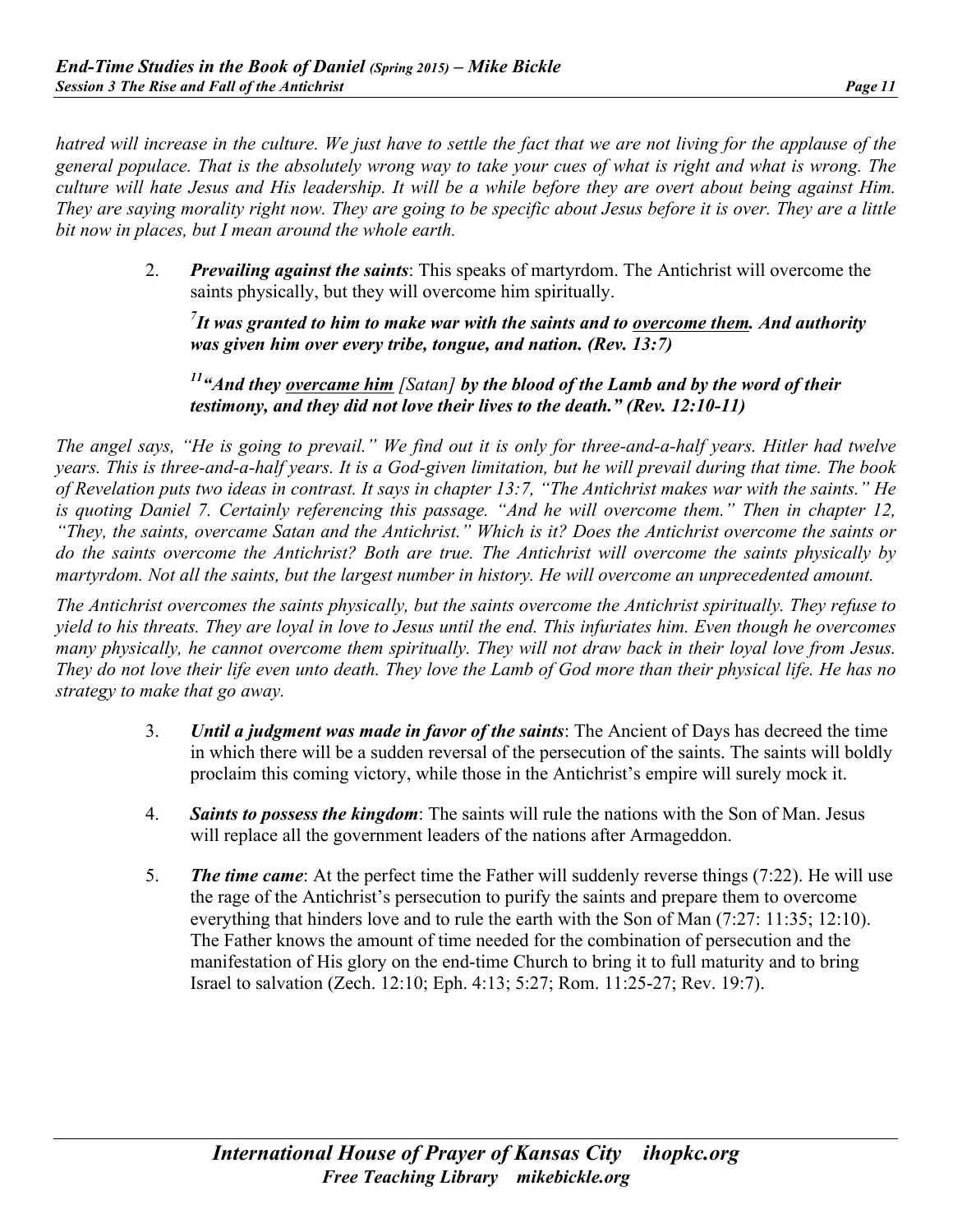#### **VI. INTERPRETATION OF THE FOURTH BEAST, TEN HORNS, AND THE HORN (DAN. 7:23-27)**

A. The angel answered Daniel's second question (7:19-20) by showing him a vision (7:21-22) and giving him an explanation (7:23-27) that answered all three parts of his question—to know the truth about the fourth beast, the ten horns, and the little horn (7:20). The angel answered the first part about the fourth beast (7:23), the second part about the ten horns (7:24a), and the third part about the little horn (7:24b-25) and his destruction (7:26).

*Now the angel gives the interpretation. He says, "Let me tell you a little bit now about the fourth beast, about the ten horns, and about the one horn. You asked about them in verse 19-20. Let me break it down in more detail to you."*

B. *Fourth beast*: The fourth beast will be a kingdom that is different from all other kingdoms, and it will devour the whole earth. The final stage of the fourth beast is the Antichrist's world empire. It will be unique in power and cruelty as it devours the earth.

#### *23"Thus he [angel] said: 'The fourth beast shall be a fourth kingdom on earth, which shall be different [unique] from all other kingdoms, and shall devour the whole earth, trample it and break it in pieces.'" (Dan. 7:23)*

*The fourth beast here in Daniel 7:23 is not just a man, which we found out in verse 17, but is also a kingdom. It is a man, and it is a kingdom. He will be different. The angel emphasizes this. Again three times this is emphasized. He will have a unique order of evil, cruelty, and power.*

C. *The ten horns*: These represent ten kings who will form a ten-nation confederation that makes an alliance with the Antichrist (7:7, 20, 24; Rev. 12:3; 13:1; 17:3, 7, 12, 16). Daniel saw the ten horns as being "on" the beast's head (7:20). Earlier, Daniel saw these ten kings as ten toes (2:41-42).

#### *24"The ten horns are ten kings who shall arise from this kingdom. And another shall rise after them [Antichrist]; he shall be different from the first ones [ten kings], and shall subdue [kill] three kings." (Dan. 7:24)*

- 1. *Will arise*: Ten kings will arise from the initial stage of the fourth beast—the ancient Roman Empire. They will arise from the same region and/or people groups associated with the ancient Roman Empire, both its east and west divisions, including various European and Middle Eastern nations and peoples.
- 2. *Shall subdue*: Three kings are described as being "plucked out" by the roots (7:7), "falling before" the little horn (7:20), and "being subdued" by him (7:24).

*The ten horns are ten kings. The angel says it very clearly, and then it is emphasized in the book of Revelation a number of times. Here is an angel interpreting a vision. The Bible interprets the Bible. There is no question about what it means. We do not know exactly which kings or which nations and all that, but we know what it is ten kings. He said, "The ten kings you are perplexed by are ten kings."*

*They are ten men. They will be ruling together as contemporaries. Not ten men who ruled consecutively over history like ten generations in a row. Some read this as one dies, then the next one, and then the next one. It is not ten kings in the succession of the Roman Empire as some say. They are ten kings who are contemporaries. They are ruling together. They will arise out of this kingdom, this kingdom meaning the ancient Roman Empire,*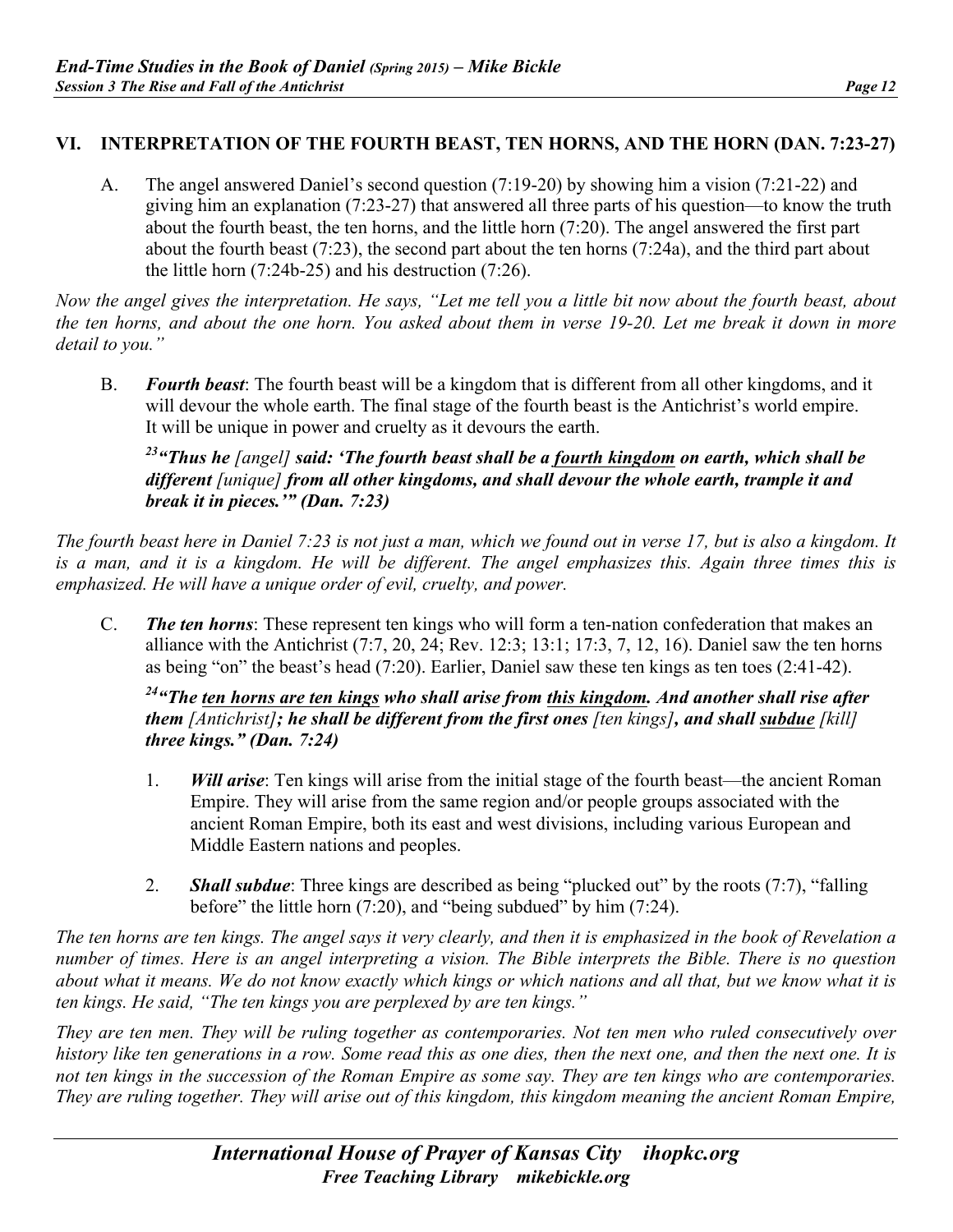*the people groups and the territories related to the ancient Roman Empire. They will rise, these ten. We know those ten kings come from the Europe/Middle East territory and people groups.*

*Verse 24, "Another king will rise after these ten." We know the ten are in place first. In terms of biblical signs of the times, the ten will be there first before the Antichrist is known. Three of them are suddenly assassinated, probably in close proximity of time if not at the same time. We do not know. That is conjecture. This Antichrist king will arise after the ten are in place, functioning and recognized globally. Again he says it, verse 24, "He will be different." He says it in verse 23, "His kingdom will be different," the kingdom itself. Verse 24, "The man will be different." Both the kingdom, or empire, as well as the man will have a supernatural dimension of power, and they will have an unprecedented evil and cruelty about them. The kingdom and the man. Verse 23 the kingdom, verse 24 the man. The angel says it again, "This guy, this little horn, is going to kill three of them." Three times. Make no mistake about it.*

*God lays this out in the Bible where it says it three times that these three are plucked up from the roots, verse 8, these three fall before the Antichrist, verse 20, they are subdued, verse 24. As the ten emerge on the world scene, the prophetic church will say, "Three of them will die," and their neighbor will say, "Where?"*

*You point to Daniel and they will say, "A beast with horns and plucked up from roots? That means that powerful man on TV is going to die?"*

*"Yeah."*

*"Right. You know, you need to get out of fantasy land and get into reality." The Lord lays it out in the Scripture so those who believe Him can see it clearly, and those who do not believe Him cannot make any sense of it. They will say, "That is what you are basing this on? You are kidding! From that cryptic vision of beasts and horns and pompous words and what?"*

*"Yeah, that is where we get it." This is not going to go over that well at the family gatherings. It will not be convincing to people who do not have a heart to believe. That is how the Bible is laid out. It is laid out just that way.*

D. *Another shall rise after them*: The Antichrist will arise to prominence "after" the ten kings emerge. They will give their allegiance to the Antichrist (Rev 17:12). He will unite them under his authority.

<sup>12</sup>The ten horns which you saw are ten kings...<sup>13</sup>These are of one mind, and they will give their *power and authority to the beast [Antichrist]. (Rev. 17:12–13)*

E. Characteristics of the horn, or the Antichrist, (7:25): blasphemy, murder, and domination.

*25"He shall speak pompous words against the Most High, shall persecute the saints of the Most High, and shall intend to change times and law. Then the saints shall be given into his hand for a time and times and half a time [3½ years]." (Dan. 7:25)*

*Here are characteristics of the horn in verse 25. He will speak pompous words. This is his blasphemy that is really developed in Revelation 13:5-6. He will persecute the saints. He will be murderous. Interesting. He will* intend to change times and law. He will want to have domination of the whole culture in society. The saints will *be given into his hand for time, times, and half a time.*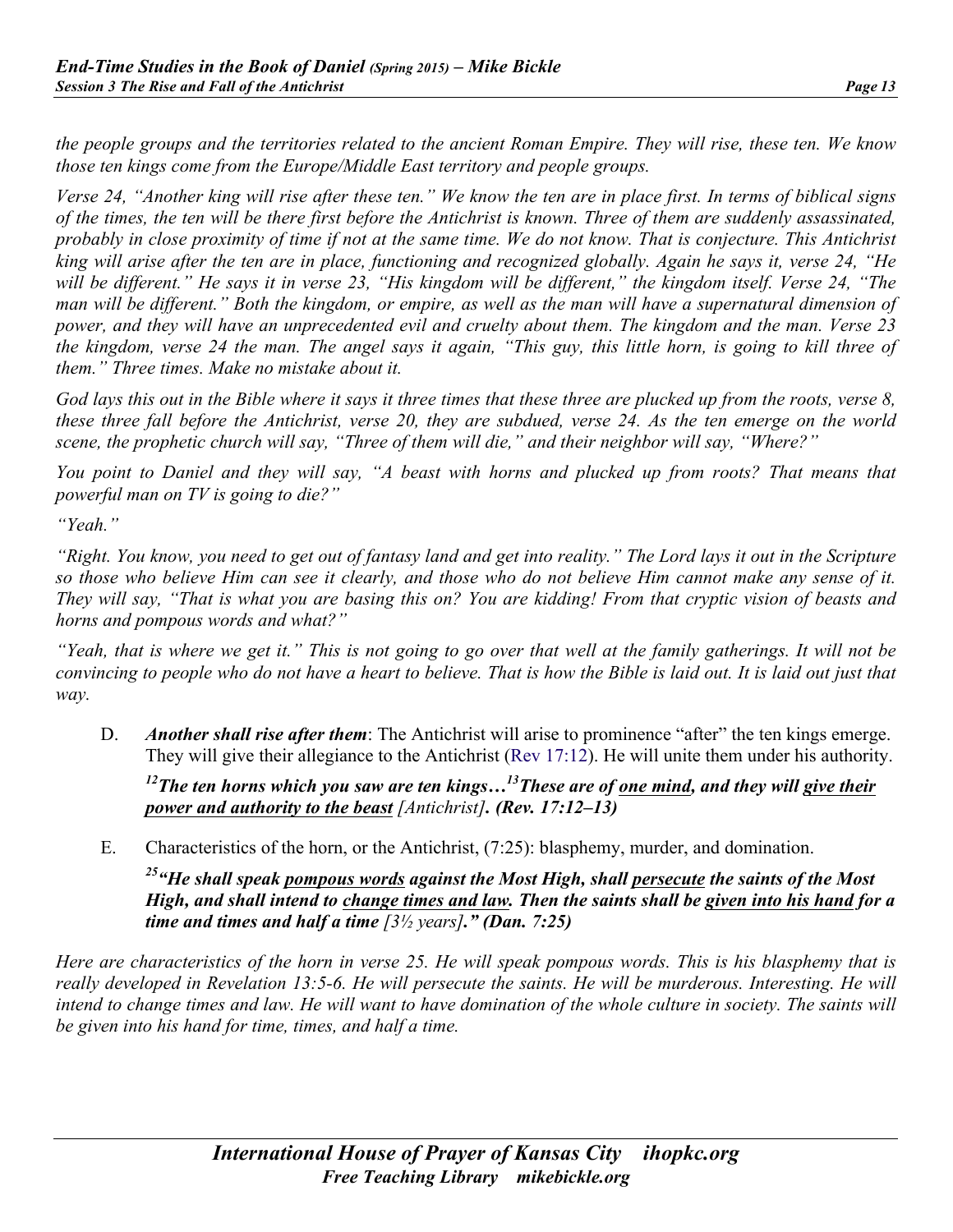1. *He shall change times and law*: He shall establish legislation that will change some of the most important social and spiritual institutions. He will also use the legal system as a tool of oppression and murder. Initially he will oppress the saints through the legal system, by removing their privileges and restricting their civil liberties. The laws will change—they will become progressively more oppressive and evil until it will be legal to kill the saints.

*He will change times and law. He will establish legislation that will change some of the most important social and spiritual institutions in the culture. That is what they did in the French Revolution from 1793 until 1805. They changed the calendar, making a 10-day week. They changed the name of the months. They got rid of the religious holidays so people could not honor Christianity, and they had pagan ones. They changed the calendar so that you could not tell where December 25 was. It was all mixed up. Nobody could tell when they were to celebrate the important dates of history. The idea was to remove the influence of those events from culture.*

*He will change times. He will change law. He will change the calendar, and he will change law. He will use the legal system as a tool of oppression. First he will take away civil liberties. Then it will progress; he will actually legislate to make it legal to murder the saints. He will change times. He will change the calendar so that the influences of significant religious spiritual events are lost from the culture. They will not know when it was December 25, etc. That is the point. He only lasts three-and-a-half years, so it does not take, but that is what he is after.*

> 2. *A time and times and half a time*: There will be a God-given limit of 3½ years for the persecution of God's people. The word *time* refers to one year, *times* refers to two years, and *half a time* speaks of half a year, totaling  $3\frac{1}{2}$  years. There are eight scriptures and four phrases that describe the final 3½ years before Jesus' return. It is referred to twice as 1,260 days (Rev. 11:3; 12:6); twice as 42 months (Rev. 11:2; 13:5); three times as "time, times, and half a time" (Dan. 7:25; 12:7; Rev. 12:14); and as "the middle of the week" (Dan. 9:27). By comparing these verses, we see that they describe the same 3½ years.

*It says that he will prevail. He will persecute the saints. They will be put into his hand for a time, times, and a half a time. There is a God-given limit of three-and-a-half years. The word time means one year. Times is two years. Half a time is a half a year. How do we know that is what that means?*

*It is pretty clear that is what it means because there are eight Scriptures and four phrases that each describes the same three-and-a-half year period when you compare them. One time it says time, times, and a half of time. The other time it says forty-two months. The other time it says 1260 days, which is forty-two months. They are the same events, but different terminology is used by Daniel and by John. When you compare those eight Scriptures together and the event they describe, time, times and half a times is the length of the event, and then*  forty-two months is also the length of the event. We know time, times, and half a time is the same timeframe. I *believe one of the main reasons the Lord did this—there are probably many reasons—He wanted to make it impossible to dismiss this as just symbolic. He said it four different ways that cannot be mistaken if you compare them together. It is literally three-and-a-half years.*

F. In this first vision in 553 BC, the Lord showed Daniel the great suffering to come. He did not give Daniel the reason for this suffering until seventeen years later in the last vision (Dan. 10-12) in 536 BC. God will use the suffering to purify the saints and prepare them to partner with the Son of Man in ruling the earth forever.

*35"Some of those of understanding shall fall [martyrdom], to refine them, purify them, and make them white, until the time of the end…" (Dan. 11:35)*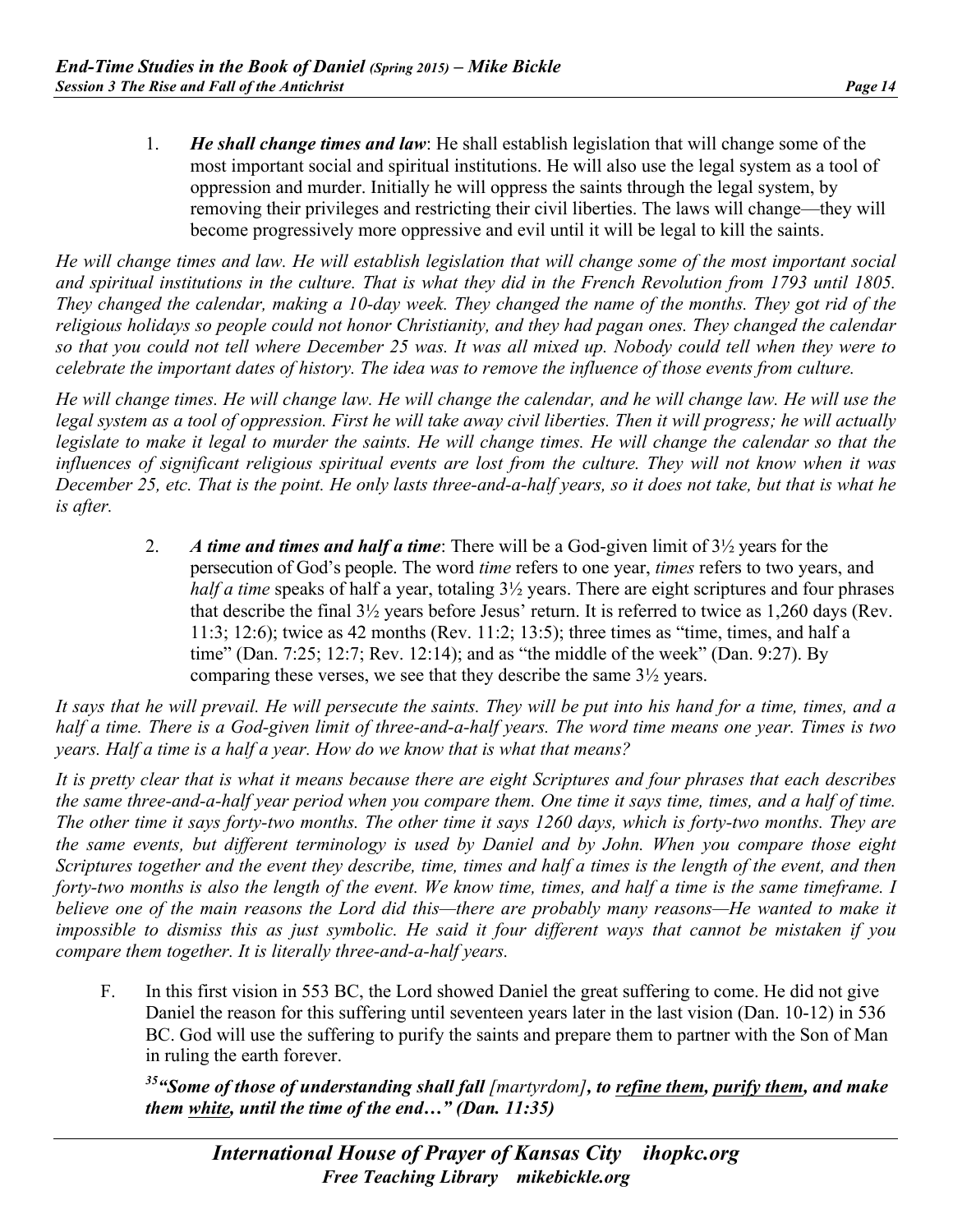#### *10"Many shall be purified, made white, and refined, but the wicked shall do wickedly; and none of the wicked shall understand, but the wise shall understand." (Dan. 12:10)*

*In Daniel 7 he says the saints are going to be put into his hands. That means he is going to kill them. That is Daniel 7. It is not for seventeen more years that he understands why, because this is the first vision at the end of Daniel's life. Daniel has four of them in his latter years. For seventeen years he does not have a clear answer. Seventeen years later the angel comes and says, "Let me tell you why the saints are going to be killed." I appreciate us having the answer right off at day one here.*

*Daniel 11-12 is one vision, the same vision. The angel says "the why" twice in the same vision seventeen years later. He says, verse 35, "Daniel, some of those of understanding, the people of understanding, the people who understand what is going on, the prophetic believers, will fall." It does not mean they will stumble in sin. It means they will be killed. In the sense like it says three of these kings will fall, they will be killed. Remember we looked at that a few minutes ago, at those three kings in verse 20 who fell. The word fall here means killed.*

*Why? Even some of the anointed men and women of great understanding will be martyred? Why? It will produce an impact in the larger body of Christ to refine, purity, and make them right. It will cause many believers to say, "Even the favored, anointed ones are being martyred." Like the apostles were martyred. Many believers will say, "You know, we need to be in this for God for real until the end no matter what." This is where this thing is going. It will have a purifying effect. Many people will fall away, and many people will be gathered in because they are looking for something to throw their whole life into. They see the glory of God in the midst of the church. Chapter 12:10, it is the same vision. The angel says it again to Daniel, "It is to purify them."*

G. The Ancient of Days has already decreed the destruction of the Antichrist (7:26).

#### *26"But the court shall be seated, and they shall take away his [Antichrist's] dominion, to consume and destroy it forever." (Dan. 7:26)*

- 1. *The court shall be seated*: The Father's heavenly court was seated—court was in session. This court decides the fate of all the leaders on the earth.
- 2. *Take away his dominion*: At the Lord's appointed time, He will suddenly reverse things. The Antichrist's kingdom will be consumed and destroyed at the time when Jesus returns.
- H. God's plan is to establish His kingdom on earth (7:27). This is not only one of the main points in the vision, but is also one of the most remarkable biblical truths related to God's leadership over us. Notice "the" kingdom (in the singular) and the greatness of the "kingdoms" (in the plural) shall be given to the saints. Dominion speaks of the leadership positions of influence over the earth.

#### *27"Then the kingdom and dominion, and the greatness of the kingdoms under the whole heaven, shall be given to the people, the saints of the Most High. His kingdom is an everlasting kingdom, and all dominions shall serve and obey Him." (Dan. 7:27)*

*Then, when the whole process is over, the kingdom, the dominion, the greatness of the kingdoms plural, all the empires of the earth under the whole heaven, worldwide, plural, shall be transferred and given to the people of God. Taken from the Antichrist and his leaders, it will be given to the saints of the Most High, and His kingdom is an everlasting kingdom. All the dominions of the earth will serve and obey the Son of Man from verse 13-14.*